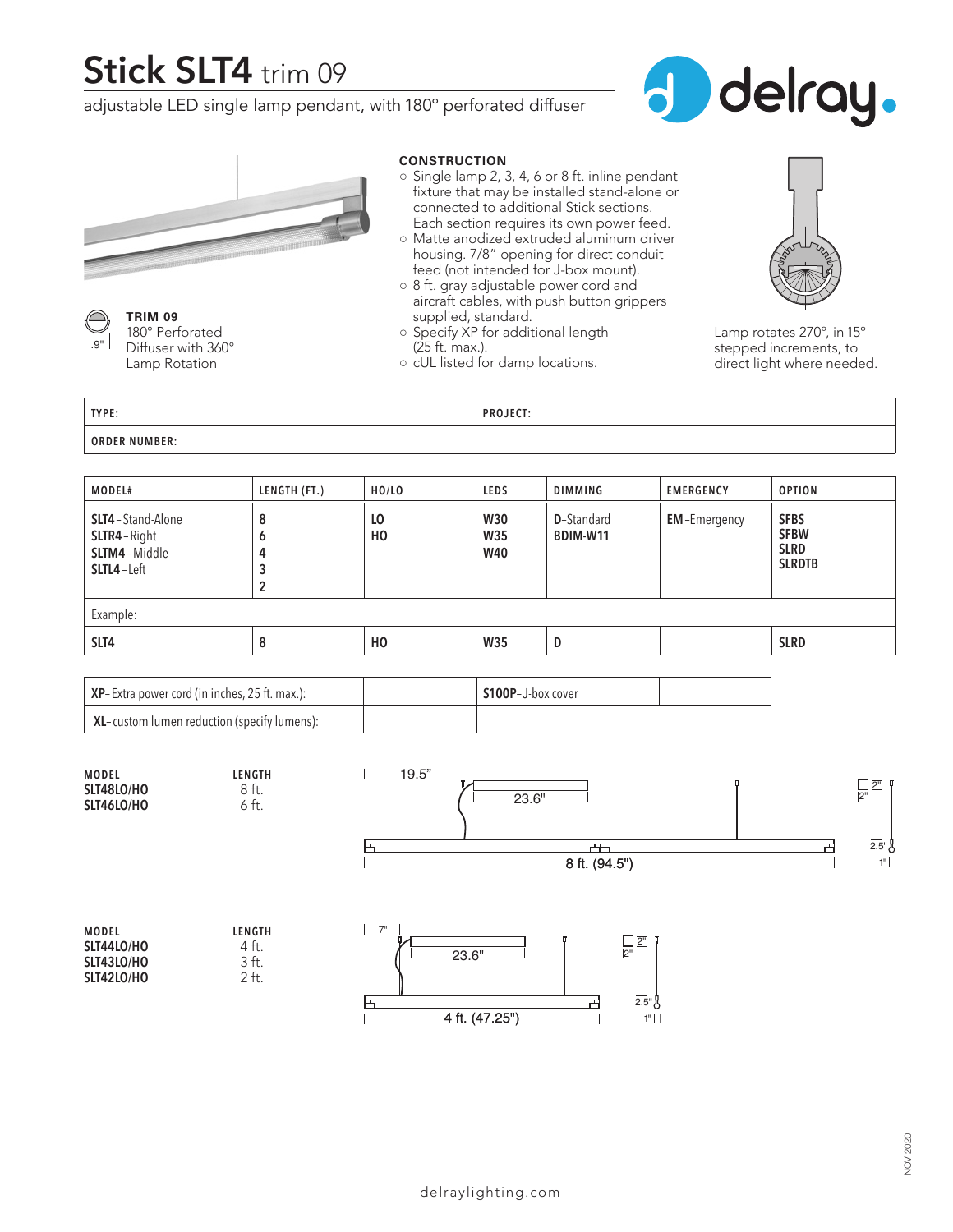# **Stick SLT4** trim 09

adjustable LED single lamp pendant, with 180º perforated diffuser



#### **WHITE LEDS**

Samsung tight bin chips on aluminum clad boards. 90 CRI. Specify color: W30–3000º Kelvin, W35–3500º Kelvin, or W40–4000º Kelvin color temperature.

#### **DIMMING**

- **D**–standard supplied driver. 0–10V, programmable, 1% dimming, 120/277V, 50/60 Hz.
- **BDIM-W11**–Lutron EcoSystem LED14 Series, 1% dimming, fade-to-off.

#### **CUSTOM LUMEN OUTPUT REDUCTION**

Factory set custom reduced-lumen output driver configuration. Order **XL**. Specify lumens.

### **WATTS / LUMENS / EFFICACY**

| LENGTH          | <b>WATTS</b> | <b>DELIVERED LUMENS</b> | <b>EFFICACY</b> |
|-----------------|--------------|-------------------------|-----------------|
| 2 ft. <b>LO</b> |              | 722                     | 103 LPW         |
| 2 ft. <b>HO</b> | 14           | 1,443                   | 103 LPW         |
| 3 ft. <b>LO</b> | 10.5         | 1,082                   | 103 LPW         |
| 3 ft. <b>HO</b> | 21           | 2,165                   | <b>103 LPW</b>  |
| 4 ft. <b>LO</b> | 14           | 1,443                   | 103 LPW         |
| 4 ft. <b>HO</b> | 28           | 2,886                   | <b>103 LPW</b>  |

#### **CONNECTING SECTIONS**



**SLTM43LO/HO** 3 ft.<br>**SLTM42LO/HO** 2 ft.

### **SLTR44LO/HO** 4 ft.<br>**SLTR43LO/HO** 3 ft. **SLTR43LO/HO** 3 ft.<br>**SLTR42LO/HO** 2 ft. **SLTR42LO/HO**

#### **CONNECTORS**

Stick's sliding support cable, on the end opposite the power cord, accommodates ceiling obstructions.

#### **STJA**

Swivel connector rotates 240° and adds 7/16" to overall length.





**SLTM42LO/HO** 

**STJR**–creates a mechanical connection for continuous runs. One connector is included with each two connecting fixtures.

#### **EMERGENCY**

For 4' through 8' fixtures only. Battery pack provides 10W for 90 minutes. Adds additional length to driver housing.

**SLTL42LO/HO** 

**SLTL43LO/HO** 3 ft.<br>**SLTL42LO/HO** 2 ft.



#### **AIRCRAFT CABLE**

**NOTE**: Not recommended for outdoor use, where fixture will be exposed to water, or subject to wind oscillation. Avoid use near HVAC vents and in environments with corrosive chemical vapors, such as swimming pools.